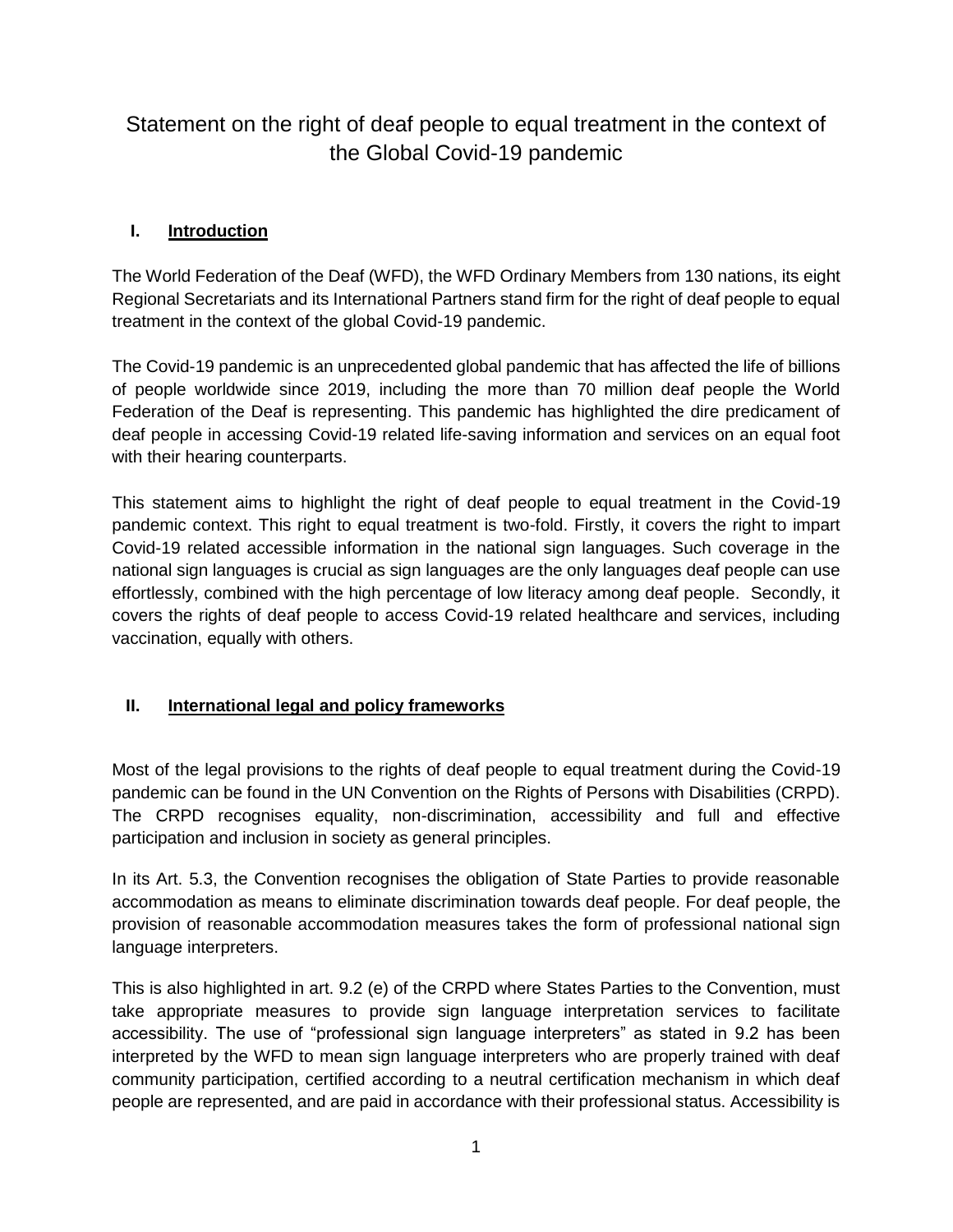a government responsibility and needs to be codified in national legislation to ensure the accountability of States Parties to the CRPD and safeguard the fundamental rights of deaf people.

In addition, as per art. 21(b), States Parties must facilitate the use of sign languages, including through the medium of professional and accredited languages interpreters, in official interactions with deaf people.

Ultimately, art. 25 CRPD recognises that deaf persons have the right to the enjoyment of the highest attainable standard of health without any discrimination based on their disability. Furthermore, its point (d) recognises the obligation of health professionals to provide healthcare of the same quality to deaf persons as to others, including on the basis of free and informed consent.

From a Covid-19 related policy perspective, [the World Health Organisation \(WHO\) disability](https://www.who.int/publications/i/item/WHO-2019-nCoV-Disability-2020-1)  [consideration guidelines](https://www.who.int/publications/i/item/WHO-2019-nCoV-Disability-2020-1) has recalled State Parties' obligation to ensure that public health information and communication is accessible by including captioning and sign language interpretation for all live and recorded events and communications. This includes national addresses, press briefings, and live social media.

In addition, [the WHO Disability consideration for Covid-19 vaccination](https://www.who.int/publications/i/item/who-2019-ncov-vaccination-and-disability-policy-brief-2021.1) reminds the obligations of States Parties to share vaccination information in the national sign language, including informed consent in the national sign languages before proceeding to the vaccination. Additionally, these considerations remind the right of deaf people to have the registration process for vaccination accessible in the national sign language. Ultimately, States Parties must ensure accessibility through professional and accredited national sign languages interpreters in the vaccination sites.

Ultimately, the [WFD Charter on Sign Language Rights for All](https://wfdeaf.org/charter/) recognises national sign languages as the foremost human rights of deaf people in any situation, including in situations of global health crises. The Charter also highlights the paramount importance of professional and accredited sign language interpreters and translators and its funding by the State Parties as a means of inclusion and participation in society (Art. 4.3). Finally, the Charter also highlights the necessity of making health services and health information accessible in the national sign language (Art. 4.4).

The above-mentioned legal and policy frameworks give grounds for deaf people for the right to equal treatment in the context of the Covid-19 pandemic. This right to equal treatment is translated in two variants: the right to equal treatment in accessing information and the right to treatment in accessing and healthcare and services.

#### **III. Right to equal treatment in accessing emergency-related information**

The right of deaf people to equal treatment in accessing Covid-19 pandemic related information comprises the obligation of public authorities to provide all information in the national sign language through professional and accredited sign language interpreters. In that regard, the WFD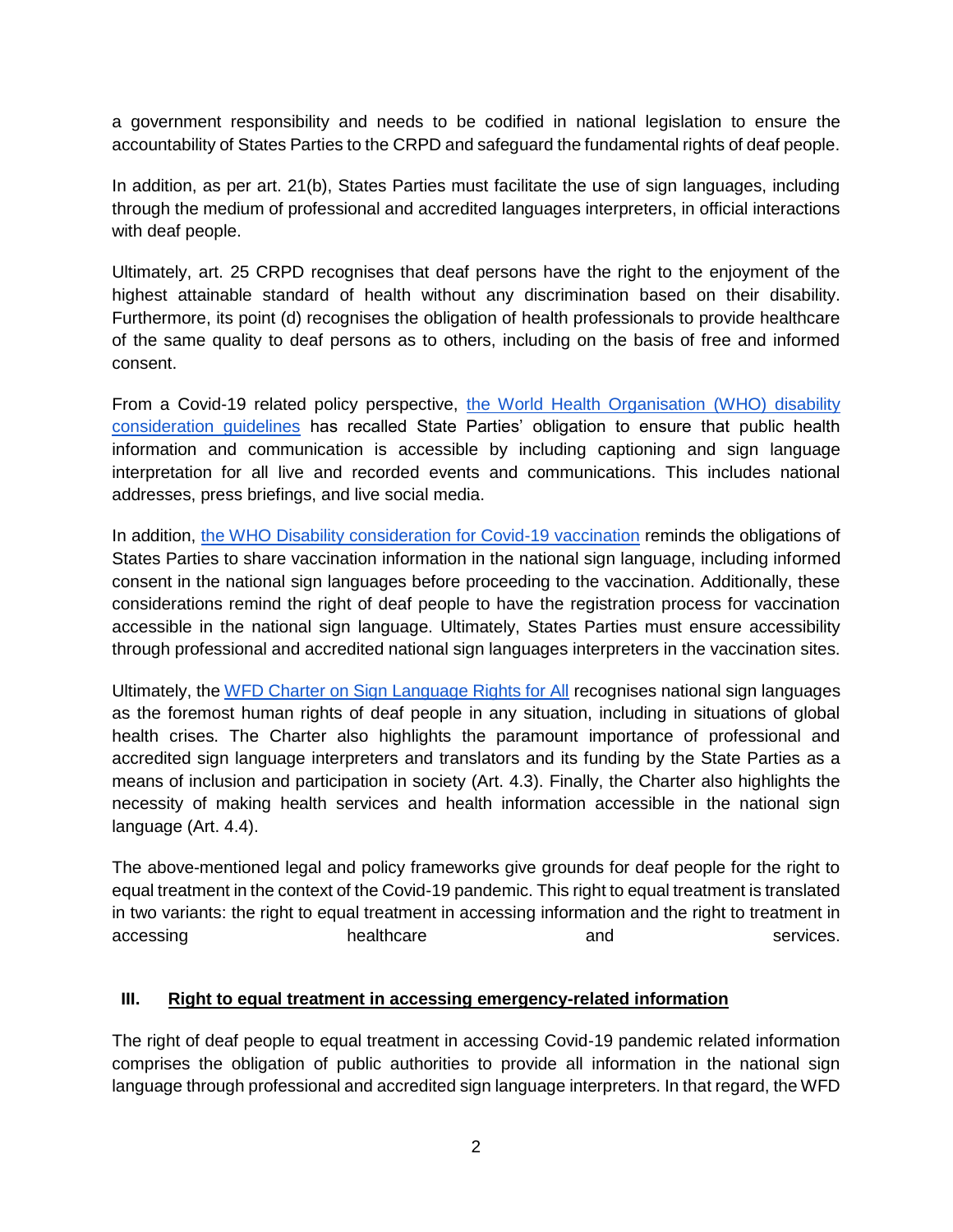and the World Association of Sign Language Interpreters released a [Guideline on Access to](https://wfdeaf.org/news/resources/guidelines-on-providing-access-to-public-health-information/)  [Information in National Sign Languages During Emergency Broadcasts.](https://wfdeaf.org/news/resources/guidelines-on-providing-access-to-public-health-information/)

In March 2020, the WFD gathered data from its Ordinary Members through consultative meetings on a regional basis reaching out to a total of 90 countries consulted. These meetings highlighted the dire lack of access to emergency services for deaf people through sign language interpretation, either physically or remotely. The collected data showed that, with rare exceptions, deaf people are not able to access quality healthcare, public health information and emergency response services due to the lack of provision of sign language interpretation, through either a physical interpreter or virtual remote interpreting service.

The data gathered by the WFD highlighted that most of the countries around the globe do not provide a quality and professional sign language interpretation in their national sign language(s) for Covid-19 related communication and information in a consistent manner due to the lack of awareness from the governments, placing deaf communities at further risk of being infected and spreading the virus.

To date, over 100 countries from the 193 UN Member States and 182 States Parties to the CRPD have provided national sign language interpretation during public announcements on the Covid-19 pandemic with variable quality, such as unqualified interpreters or interpreters that are not displayed with a minimum size of 25% of the screen. This number highlights the fact that only 55% of the States Parties to the CRPD have fulfilled their obligations of accessibility under their International legal obligations. Furthermore, this number hides a lot of disparities. Interpreting is not present on all levels of governments, nor consistently provided for all briefings, or highly dependent on voluntary efforts. The absence of provisions to deaf people of quality and accessible information on the Covid-19 in their national sign language puts their health at risk, as well as the health and life of their communities

From the information collected by the WFD, the absence of accessibility through professional and accredited national sign language interpreters in Covid-19 related information delivered by governments mostly take place in Global South countries, with an accentuation in the Asian, African and Pacific Regions. Either there is no interpretation at all, or the interpreters are not qualified and fail to deliver clear and accessible information.

When such situations arise, most deaf people must rely on the work of the national associations of the deaf who are translating, voluntarily and without government fundings, all governmental information and recommendation. Deaf people also rely on the information communicated through their direct social circles such as family members and friends, with the risk of imparting incomplete and/or fake information.

Where the government's obligations under international, regional and national legislation and policies are not respected and fulfilled, national associations of the deaf have to step up to safeguard the health of their fellow deaf people without any additional funding from the government. National governments must collaborate with the national associations of the deaf to either together select qualified and accredited national sign language interpreters, or provide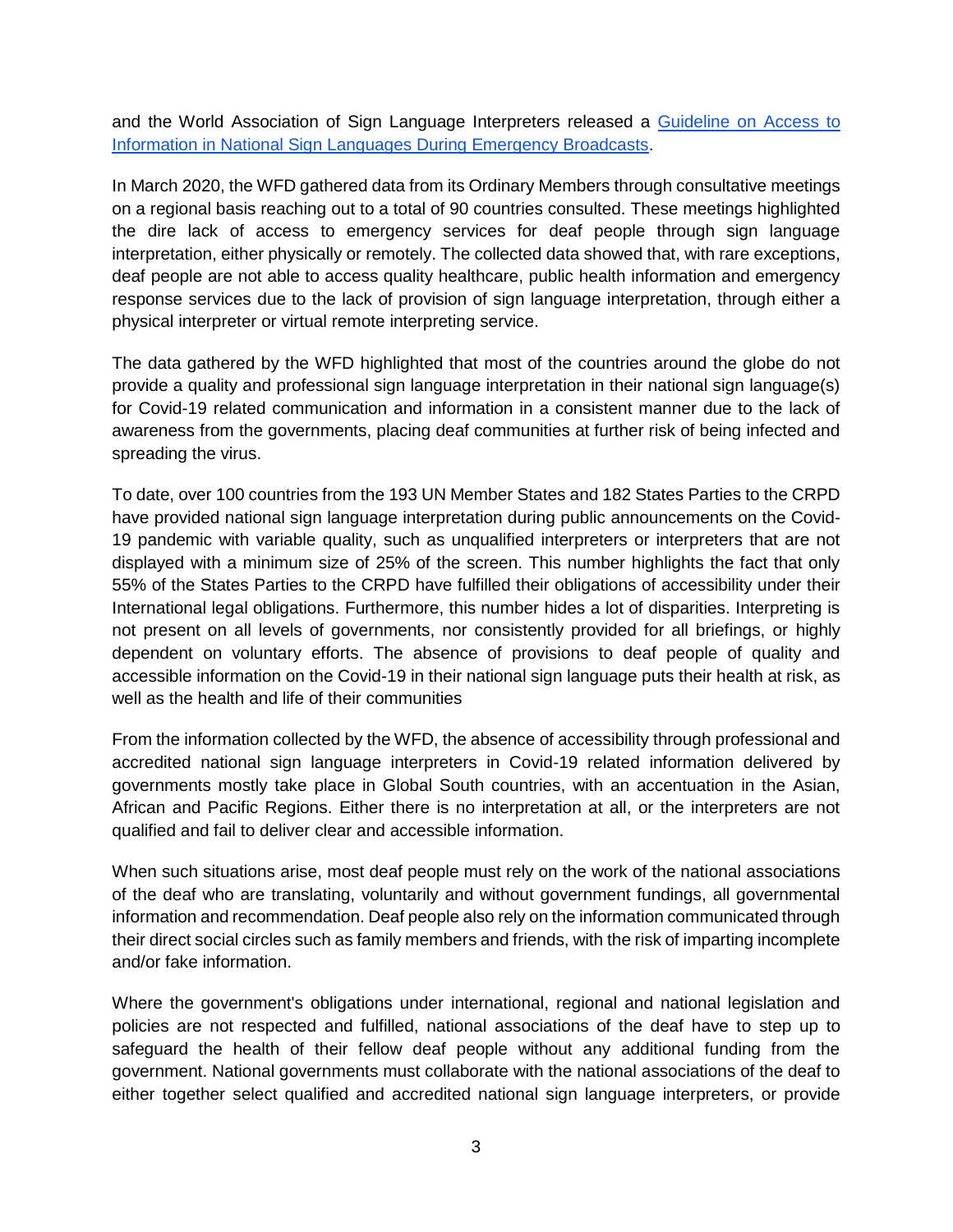meaningful funding to the national associations of the deaf for all the Covid-19 related information to be accessible.

## **IV. Right to equal treatment in healthcare and services**

Deaf people must not experience any discrimination in their process to access Covid-19 related healthcare services and facilities. Such discriminations include the lack of available information in the national sign languages on vaccination. This also includes appointment booking only being available through phone calls without any opportunities for appointment through email, texting services or video-relay services. These discriminations also include deaf people being placed at the bottom of the waiting list for vaccination and other healthcare services just because of their disabilities. Ultimately, most deaf people in Global South countries do not benefit from governmental food and medicine distribution services because of a lack of awareness and information, which bring an impact on their health.

The right of deaf people to equal treatment to Covid-19 pandemic healthcare and services covers accessibility in healthcare facilities, including vaccination sites, in the national sign language. The provision of national sign languages should be made through professional and accredited national sign language interpreters, either onsite or remotely. Deaf people have the right to impart all Covid-19 vaccination information and services, including expressing their free and informed consent, in the national sign language.

National governments, public health services and healthcare facilities do not always consult with organisations of persons with disabilities and national associations of the deaf to make sure the facilities are accessible for deaf people through national sign language interpretation. The provision of professional and accredited national sign language interpretation would make sure deaf people are able to reach out to their vaccination centre in another way than through phone calls. Such consultations are crucial to make sure deaf people are able to access and benefit from the best healthcare and services possible, equally with their non-disabled counterparts.

As per Art 4.3 CRPD, these consultations must take place at the very beginning of the design of the Covid-19 response measures, including vaccination campaigns. The consultations must be meaningful and accessible with the provision of professional and accredited national sign language interpretation during the meetings.

## **V. Recommendations**

The WFD, its Ordinary Members from 129 nations, its eight Regional Secretariats, its Regional cooperating Partner and its International Partners strongly recommend that national governments adopt the following recommendations to ensure the rights of deaf people to equal treatment are fulfilled:

1. National governments must ensure that all Covid-19 related information and communication are accessible to deaf people in the national sign language through